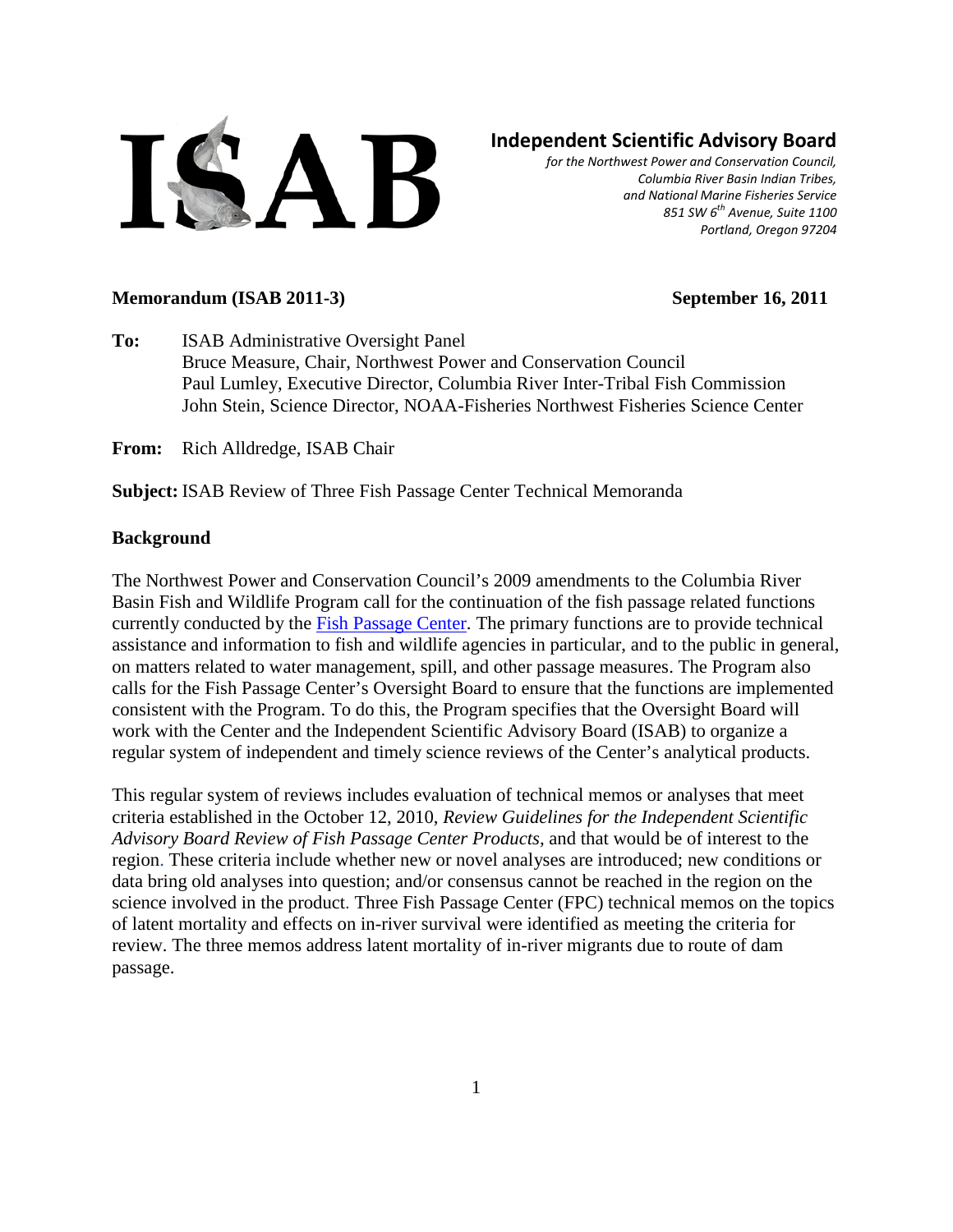The three FPC technical memoranda (with associated links) are:

1) Memo #134-10 dated October 5, 2010, "Delayed/latent Mortality and Dam Passage"

[www.fpc.org/documents/memos/134-10.pdf](http://www.fpc.org/documents/memos/134-10.pdf)

2) Memo #135-10 dated October 6, 2010, "Delayed/latent Mortality and Dam Passage, Fish Passage Operations Implications" and

[www.fpc.org/documents/memos/135-10.pdf](http://www.fpc.org/documents/memos/135-10.pdf)

3) Memo #08-11 dated January 19, 2011, "Effects of Passage through Juvenile Powerhouse Bypass Systems at Mainstem Dams on the Snake and Columbia Rivers."

[www.fpc.org/documents/memos/08-11.pdf](http://www.fpc.org/documents/memos/08-11.pdf)

Conversations between a member of the Fish Passage Center Oversight Board, Jim Ruff, Erik Merrill, and Rich Alldredge resulted in questions designed to guide and focus the ISAB review to be most useful to regional policy makers as they judge whether the conclusions in the memos are supported by "sound science." The questions designed to frame this science review are provided below.

#### **Review Questions and Answers**

*a) Are the original FPC analyses cited in the memos scientifically rigorous and relevant to the topics in the memos?*

The memos all summarize evidence related to the hypothesis that passage of juvenile salmonids through bypass systems at Federal Snake-Columbia River hydropower dams reduces subsequent adult return rates. The earliest of the three memos (134-10) cites eleven references. Four of these references are refereed publications, and the remaining seven are unpublished agency reports or draft agency reports. The second memo (135-10) is essentially identical to memo 134-10 except for the addition of two paragraphs that address "Potential implications for fish passage operations." The third and most recent memo (08-11) appends the earlier memo 135-10 and adds a short section on "Previous Fish Passage Center Analyses" that cites memos 71-09 (May 21, 2009) and 13-10 (February 3, 2010). These latter two memos, which report original FPC analyses, are discussed below.

Memo 71-09 compares the adult returns of juvenile Chinook that were detected in the juvenile bypass system at Ice Harbor Dam in 2006 with returns of juvenile Chinook that passed the dam undetected (data for the 2005 outmigration are also reported, but with the comment that adult returns were too few for the data to be useful). The hypothesis of no difference between passage routes is tested by calculating the ratio of smolt-to-adult returns for detected (SAR-d) and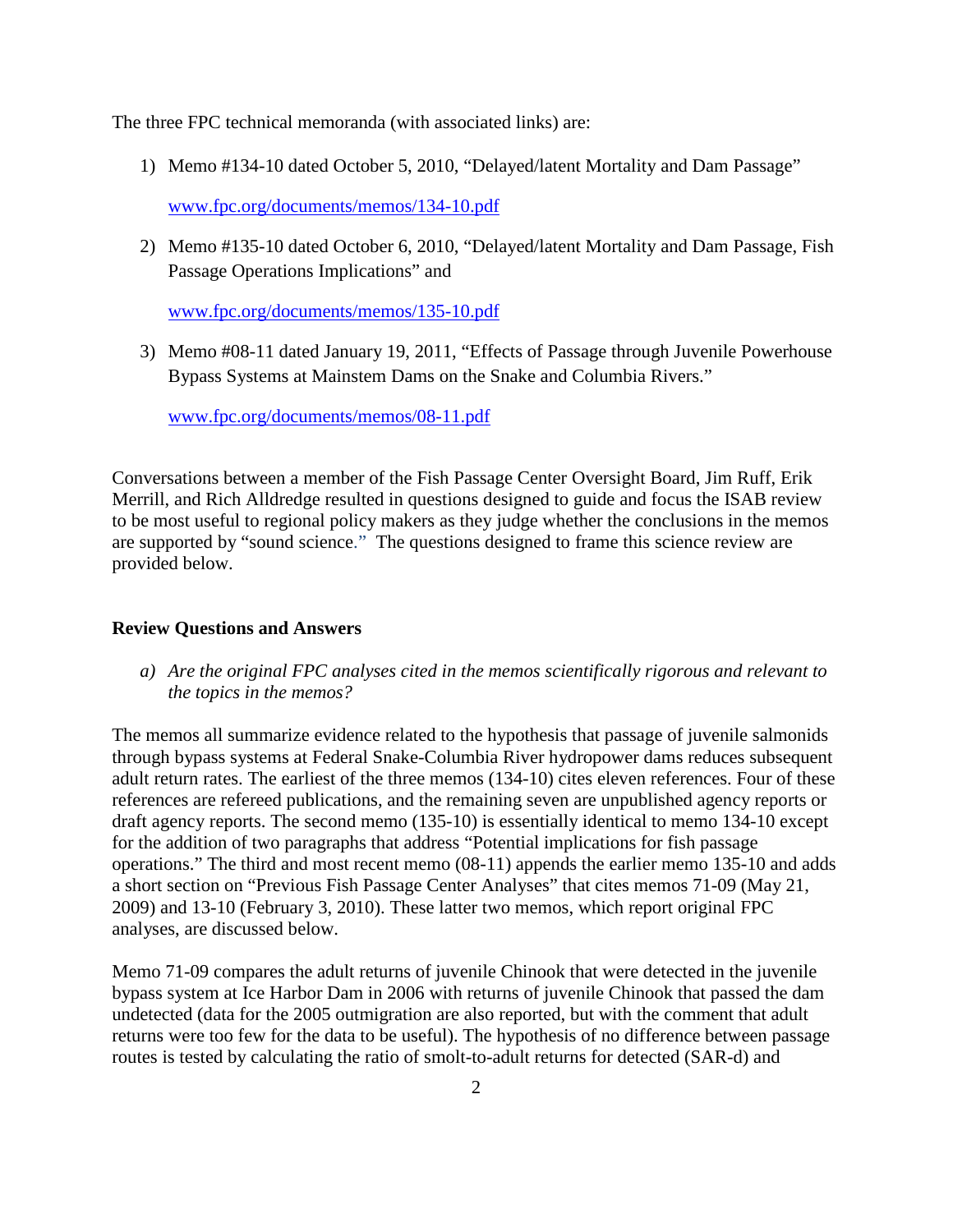undetected (SAR-ud) fish, i.e. SAR-d/SAR-ud, with 90% confidence limits. In the absence of an effect and without error, this ratio would be 1.0. For Chinook salmon outmigrating in 2006 the ratio is about 0.6, with an upper 90% confidence limit of approximately 0.95. However, no information is given on the sample sizes for undetected juveniles or for returning adults in the "detected as smolts" and "undetected as smolts" categories (the total number of adults returning was 127).

Memo 13-10 compares the adult returns of juvenile spring/summer Chinook and juvenile steelhead that were detected in the juvenile bypass system at Lower Monumental Dam in 2006 and 2007 with returns of, respectively, juvenile Chinook and juvenile steelhead that passed the dam undetected. Using the same methodology as described above for the analysis reported in memo 71-09, this memo reports that for the four tests (two species in two years) the SARd/SAR-ud ratio is above 1.0 in two instances and below 1.0 in two instances. Confidence limits (90%) are wide and broadly overlap 1.0 in three instances. For one group (Chinook in 2007) the point estimate for the ratio is about 0.5 and the upper 90% confidence bound falls just below 1.0. Again, no information is given on sample sizes for detected or undetected juveniles or for returning adults in the "detected as smolts" and "undetected as smolts" categories. Providing this information would clarify the origin of particular SARs. In this memo (as in memo 71-09), several reasons are given why the experimental conditions could have biased SAR-d/SAR-ud ratios upward by increasing estimated SARs for detected fish and decreasing estimated SARs for undetected fish. These biases potentially decreased the possibility of detecting differences between detected and undetected groups.

Memo 71-09 fairly concludes, "These results are preliminary at best." This memo and memo 13- 10 provide weak support for the hypothesis that exposure to juvenile fish bypasses can decrease long-term survival.

## *b) Does the work by others cited in the memos represent the "universe" of studies or information relevant to the topics addressed by the memos?*

In general, the references summarize most of the key analytical efforts on the topic. The cited work by others is relevant to the memos. However, there is not much of an effort to use the broader biological and ecological literature in an effort to explain variation in SARs and issues relevant to data reliability (e.g., propagation of error). In view of the focused intent of the memos, the approach used by the FPC may be justified, but other factors may affect interpretation of the analyses presented. For example, the following publications also reported relevant analyses.

Sandford, B.P. and S.G. Smith. 2002. Estimation of smolt-to-adult return percentages for Snake River basin anadromous salmonids, 1990–1997. Journal of Agricultural, Biological, and Environmental Statistics 7(2):243–263.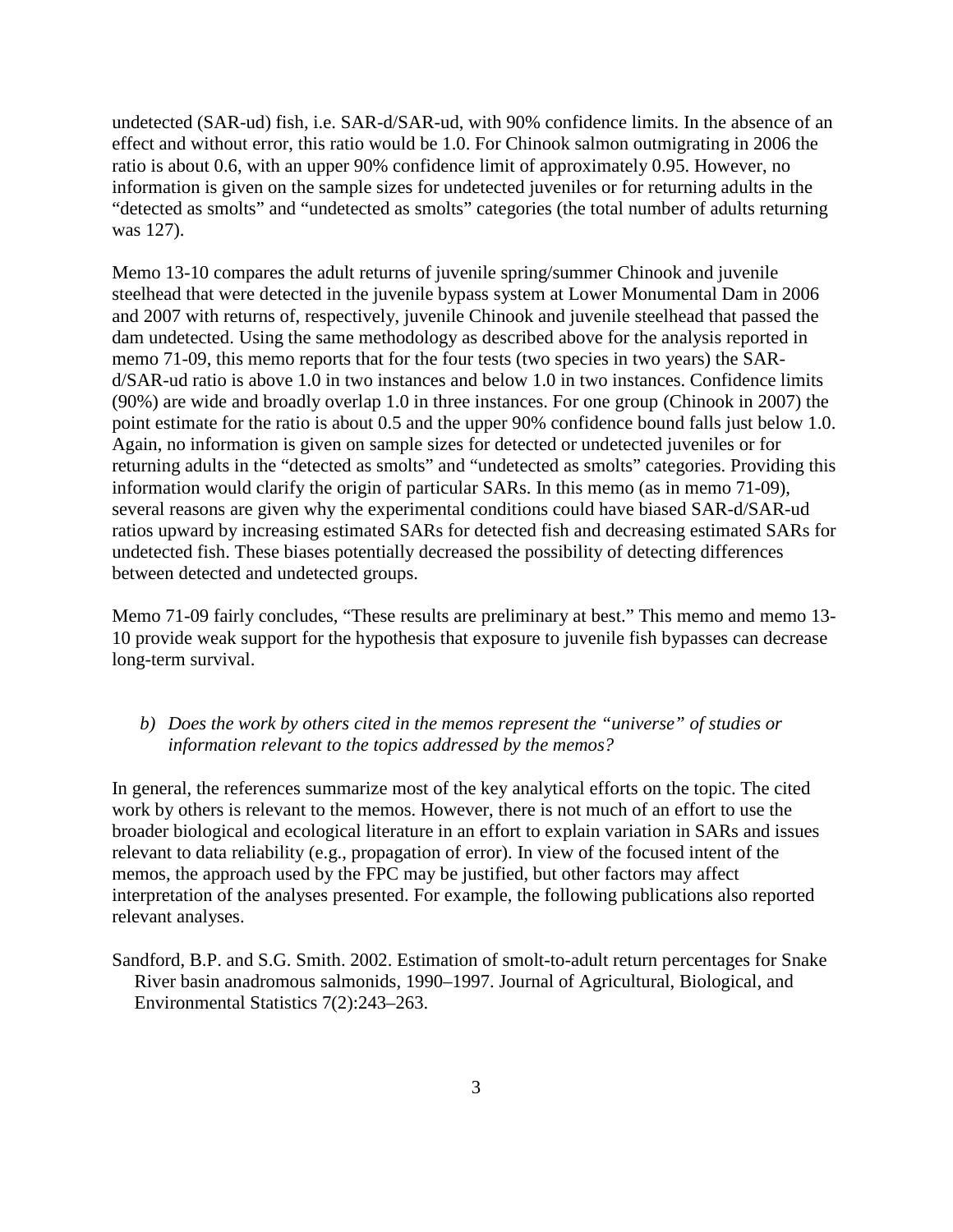- Zydlewski J., Zydlewski, G., Danner, G.R. 2010. Descaling injury impairs osmoregulatory ability of Atlantic salmon smolts entering seawater. Transactions of the American Fisheries Society, Volume 139, Issue 1, 2010, Pages 129 – 136.
- NOAA Technical memo. 2005. Effects of the Federal Columbia River Power System on Salmonid Population. NMFS-NWFSC-63, by Williams et al.
	- *c) Does the FPC completely and accurately characterize the work by others cited in the memos with respect to their relevance to the topics addressed in the memos (e.g., does the FPC accurately and objectively describe what was done, why it was done, what was found and what it may mean)?*

The ISAB notes that the FPC produces a large amount of work, often on a very short time line. This is especially true for FPC technical memoranda. The technical memos reviewed were very succinct, which is typical of FPC memoranda. Despite these time and space constraints, the memos clearly described what was done, the results, and some possible implications. In general, the FPC has improved the completeness and accuracy with which it characterizes the work cited in technical memos.

*d) Are the syntheses of the results from the relevant studies and original FPC analyses scientifically sound; i.e. are the interpretations of the weight of evidence represented by the body of work cited in the memos reasonable and scientifically defensible?* 

Please see the response to part e below.

*e) Are the conclusions reached as a result of the syntheses and interpretations of the relevant studies and original FPC analyses reasonable and scientifically defensible? Can one reach other reasonable and scientifically defensible conclusions based on the "universe" of studies or information relevant to the topics addressed by the memos?*

The conclusions reached are reasonable and scientifically defensible based on the data used. However, other reasonable conclusions could also be reached, and issues remain concerning the data used. For example, as noted in technical memo 134-10 when summarizing Buchanan et al. (2010), "The ROSTER model could have assumption violations due to heterogeneity in capture probabilities for smolts at dams." The concern about biased sampling also may apply to Tuomikoski et al. (2010). The issue of possible bypass selectivity for less-fit fish, for example injured, diseased, less advanced in the smoltification process, smaller, or with lower energy reserves, rendering them less likely to survive to return remains unresolved and is in need of evaluation. The complex issue of the relationships among descaling, disease resistance, osmoregulation capability, and survival (See Zydlewski et al. reference above) is another issue in need of investigation. These largely unexamined biological and ecological factors potentially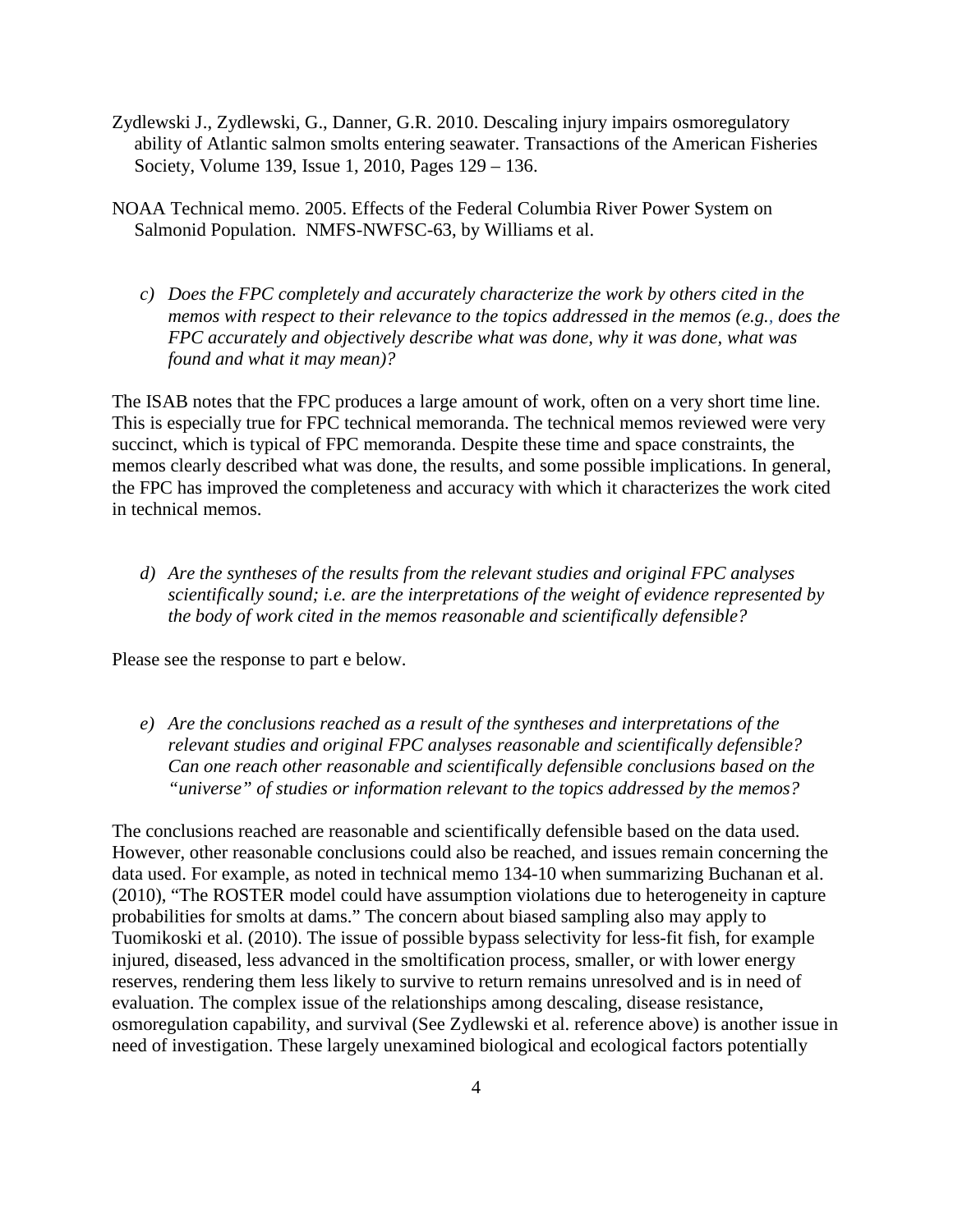affecting SARs have not been thoroughly evaluated. The memos use analytical approaches taking SARs at face value without discussing these unexamined factors.

The technical memos report that according to Petrosky and Schaller (2010), "Best fit, simplest models indicate that lower survival rates for Chinook salmon are associated with warmer ocean conditions, reduced upwelling in the spring and with slower river velocity during the smolt migration or multiple passages through powerhouses at dams." It should be noted that multiple powerhouse passages appeared in some models for Chinook but not all. However, multiple powerhouse passages were not included in the best-fit models for steelhead, and this should be noted in the memos. A critical evaluation of this cited work might also include mention of the use of indirect estimates of delayed mortality with attendant difficulties in assessing variation in estimation when one is attempting to detect subtle responses of mortality rates. Another concern that could be raised when interpreting support for the latent mortality hypothesis is the difficulty of separating delayed effects of the passage system over the long time period from confounding effects and long-term trends, perhaps undocumented, in-river conditions.

The interpretation that Schaller and Petrosky (2007) provide that latent mortality occurs in fish passing the powerhouse collection bypass systems should also include mention of the ISAB concern over using comparisons of upriver and downriver stocks to make such conclusions due to confounding from other factors in establishing cause(s) of upriver/downriver differences (see [ISAB 2007-1](http://www.nwcouncil.org/library/isab/isab2007-1.htm) and [ISAB/ISRP 2007-6](http://www.nwcouncil.org/library/isab/isab2007-1.htm)<sup>[1](#page-4-0)</sup>). Another concern that could be raised before accepting the latent mortality conclusion is the issue of propagation of error when analyses are conducted with models, such as the Ricker model, for estimating productivity due to difficulties in assessing the appropriateness of this approach and the sensitivity of its results.

Other works cited in the technical memos provide little or no support for the latent mortality hypothesis. The Ferguson et al. (2006) work does not directly address fish entering the bypass system but rather focuses on fish passage through turbines. As the FPC memos correctly state, Ham et al. (2009) found little evidence of bypass effects and Weiland et al. (2010) found that bypass increased survival through John Day Dam. It was useful to have this literature cited in the memos, demonstrating consideration of other results related to latent mortality.

f) *Is there adequate evidence available to establish that latent mortality associated with bypass passage/powerhouse passage is indeed an issue for juvenile fish and fish passage management?*

Based on our review, the studies and analyses cited in these technical memos do not provide an adequate base of reliable information to support a "weight of evidence" conclusion on the strength of a relationship between multiple bypass passage and latent mortality of juvenile

<span id="page-4-0"></span><sup>&</sup>lt;sup>1</sup> ISAB Latent Mortality Report. 2007-1.<http://www.nwcouncil.org/library/isab/isab2007-1.htm> and ISAB and ISRP Review of the CSS Ten-Year Retrospective Summary Report, 2007-6, <http://www.nwcouncil.org/library/isab/isab2007-1.htm>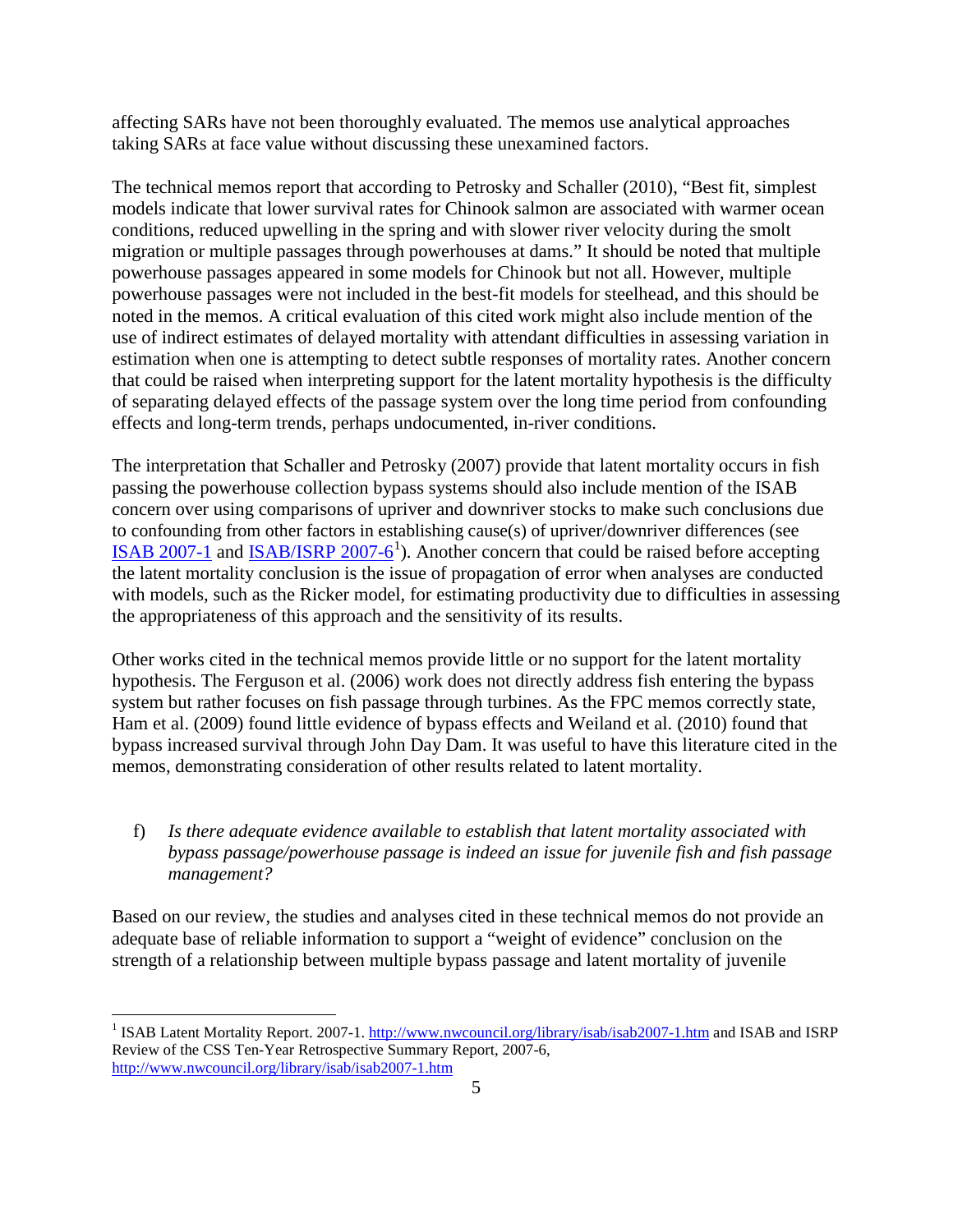Chinook and steelhead. That is, the relationships observed between latent mortality and bypass passage are confounded with other factors that obscure unambiguous interpretation.

#### **References from the [FPC Tech Memo 134-10](http://www.fpc.org/documents/memos/134-10.pdf) and others cited in this ISAB memo**

Buchanan, R., R. Townsend, J. Skalski, K. Hamm. 2010. DRAFT REPORT: The Effect of Bypass Passage on Adult Returns of Salmon and Steelhead: An Analysis of PIT-Tag Data Using the Program ROSTER.

Budy, P., G.P. Thiede, N. Bouwes, C.E. Petrosky, and H. Schaller. 2002. Evidence linking delayed mortality of Snake River salmon to their earlier hydrosystem experience. North American Journal of Fisheries Management 22:35-51.

Ferguson, J. W., R. F. Absolon, T. J. Carlson, and B. P. Sandford. 2006. Evidence of delayed mortality on juvenile pacific salmon passing through turbines at Columbia River dams. Transactions of the American Fisheries Society 135: 139-150.

Ham K.D., C.I.I. Arimescu, M.A. Simmons, J.P. Duncan, M.A. Chamness, and A. Solcz. 2009. Synthesis of biological research on juvenile fish passage and survival 1990-2006: McNary Dam. Report prepared for U.S. Army Corps of Engineers, Contract W9127N-06-D-005.

Marsh D.M., B.P. Sanford, S.G. Smith, G.M. Matthews, W.D. Muir. 2009 Transportation of Columbia River salmonids from McNary Dam: Final Adult Returns from Hatchery Spring Chinook of 2002-2004 and hatchery Steelhead of 2003-2005. Draft report prepared for the U.S. Army Corps of Engineers.

McMichael, G.A., R.A. Harnish, B.J. Bellgraph, J.A. Carter, K.D. Ham, P.S. Titzler, and M.D. Hughes. 2010. Migratory behavior and survival of juvenile salmonids in the Lower Columbia River and estuary in 2009. Draft report for the U.S. Army Corps of Engineers.

Petrosky C., and H. Schaller 2010. Influence of river conditions during seaward migration and ocean conditions on survival rates of Snake River Chinook salmon and steelhead. Ecology of Freshwater Fish 2010. 2010 John Wiley& sons A/C

Schaller, H. A, and C. E Petrosky. 2007. Assessing hydrosystem influence on delayed mortality of Snake River stream-type Chinook salmon. *North American Journal of Fisheries Management* 27, no. 3: 810–824.

Scheuerell, M, and R.Zabel. 2006. Seasonal differences in migration timing leads to changes in the smolt-to-adult survival of two anadromous salmonids. Unpublished Draft technical paper. This work has been published as: Mark D. Scheuerell, Richard W. Zabel1 and Benjamin P. Sandford. Relating juvenile migration timing and survival to adulthood in two species of threatened Pacific salmon (Oncorhynchus spp.) Journal of Applied Ecology 2009, 46, 983–990